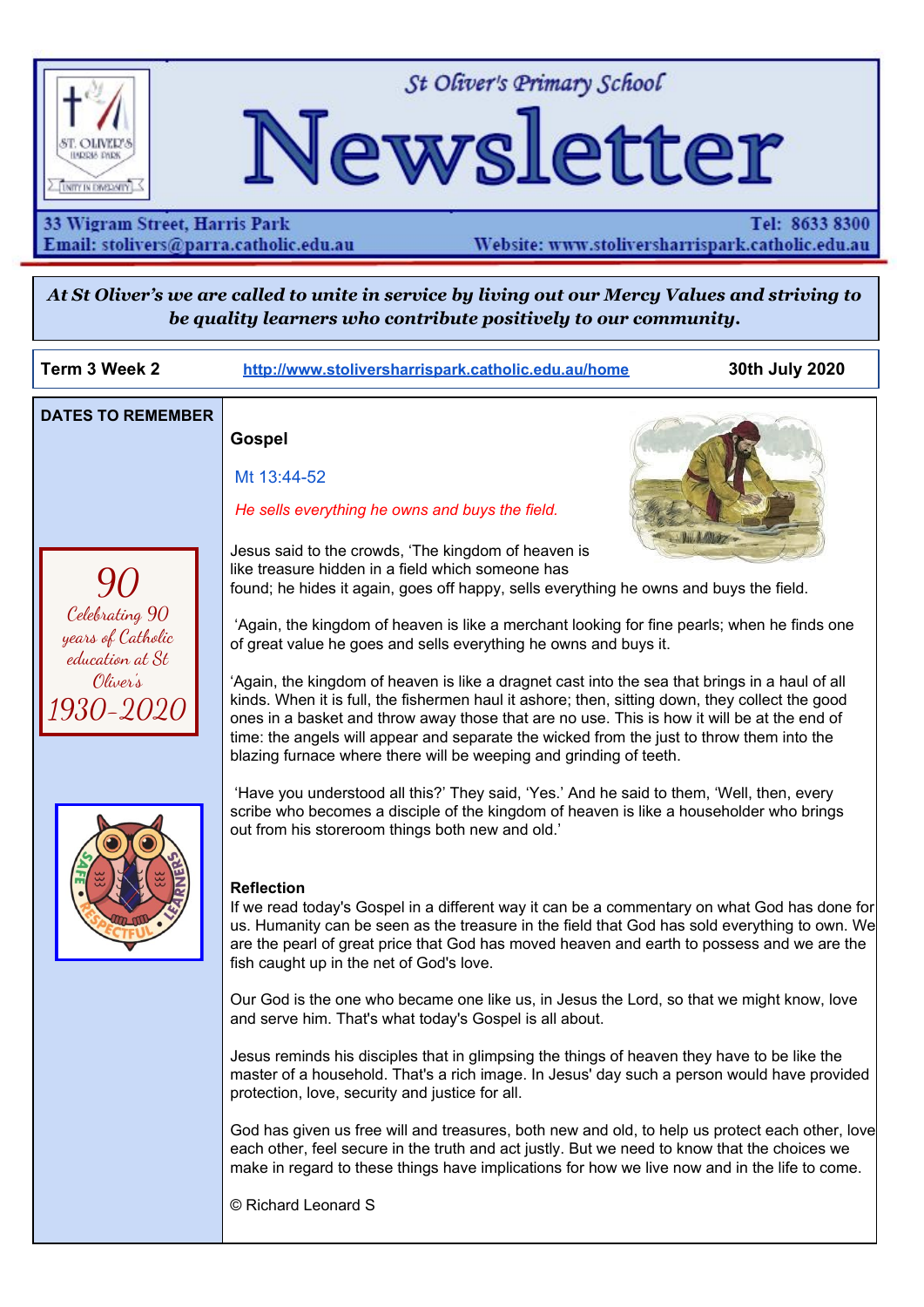### **Sacrament of the First Eucharist**

At St Oliver's we currently have candidates preparing to receive Jesus for their first reception of the Eucharist. Due to COVID 19 these candidates and their families have had to wait patiently.

The Sacrament is now scheduled to take place on Sunday, 16th August at 11:30am. Due to restrictions to ensure social distancing, this mass will be celebrated with limited numbers.

As a community let's pray for these students preparing to receive Christ as they approach the altar.

**PRAYER FOR SPIRITUAL COMMUNION** My Jesus, I believe that You are present in the Most Holy Sacrament. I love You above all things, and I desire to receive You into my soul. Since I cannot at this moment receive You sacramentally, come at least spiritually into my heart. I embrace You as if You were already there and unite myself wholly to You. Never permit me to be separated from You. Amen.

#### **Student prayer**

Dear God, thank you for my family, my classmates and my teacher. Sadly, we had a rough start to the year with Covid19, but as the year goes on we still stay strong. I'm still not sure about the situation in America, but I hope no one else gets hurt because everyone should be treated fairly so that they can avoid losing any more loved ones. We will never give up and stay strong and positive. Amen. Akeem Yr 5.

Dear God, I pray for my friends, parents and sister Zanita to be safe and help people if they need it. Amen. Jarrod Yr 5.

#### **PBS4L NEWS**

**Congratulations to Year 1 for being Oli's Star Class.**

**This week's focus:** keeping our hands and feet to self.

### **2020 Non-Government School Census collection notice**

The Australian Government provides funding to Australian schools under the Australian Education Act 2013 (AE Act). The act requires that a school authority provides the Australian Government with certain information about the school, its staff, and student body to ensure the school's funding is properly calculated and appropriately managed. This information is collected by the Department of Education, Skills and Employment on behalf of the Australian Government. You can get more information about the way in which the department will manage any personal information collected, including information on accessing or correcting that personal information, and how to make a complaint, in our full privacy policy at [www.dese.gov.au/privacy](http://www.dese.gov.au/privacy)

#### ANNULMENT INFORMATION WEBINAR

Each year the Catholic Tribunal Office in the Western Sydney Diocese and CatholicCare WSBM Solo Parent Services present an Information Session to help people understand the process of Annulments in the Catholic Church. Questions are answered in detail on all aspects of the Annulment process. This year this event will be held as an online Webinar via Zoom. Date: Tues 04<sup>th</sup> August Time: 6pm -8pm Registration is Essential: To register for this Webinar, please call the Tribunal Office PH: 8838 3480 or Email Rita at soloparentservices@ccss.org.au